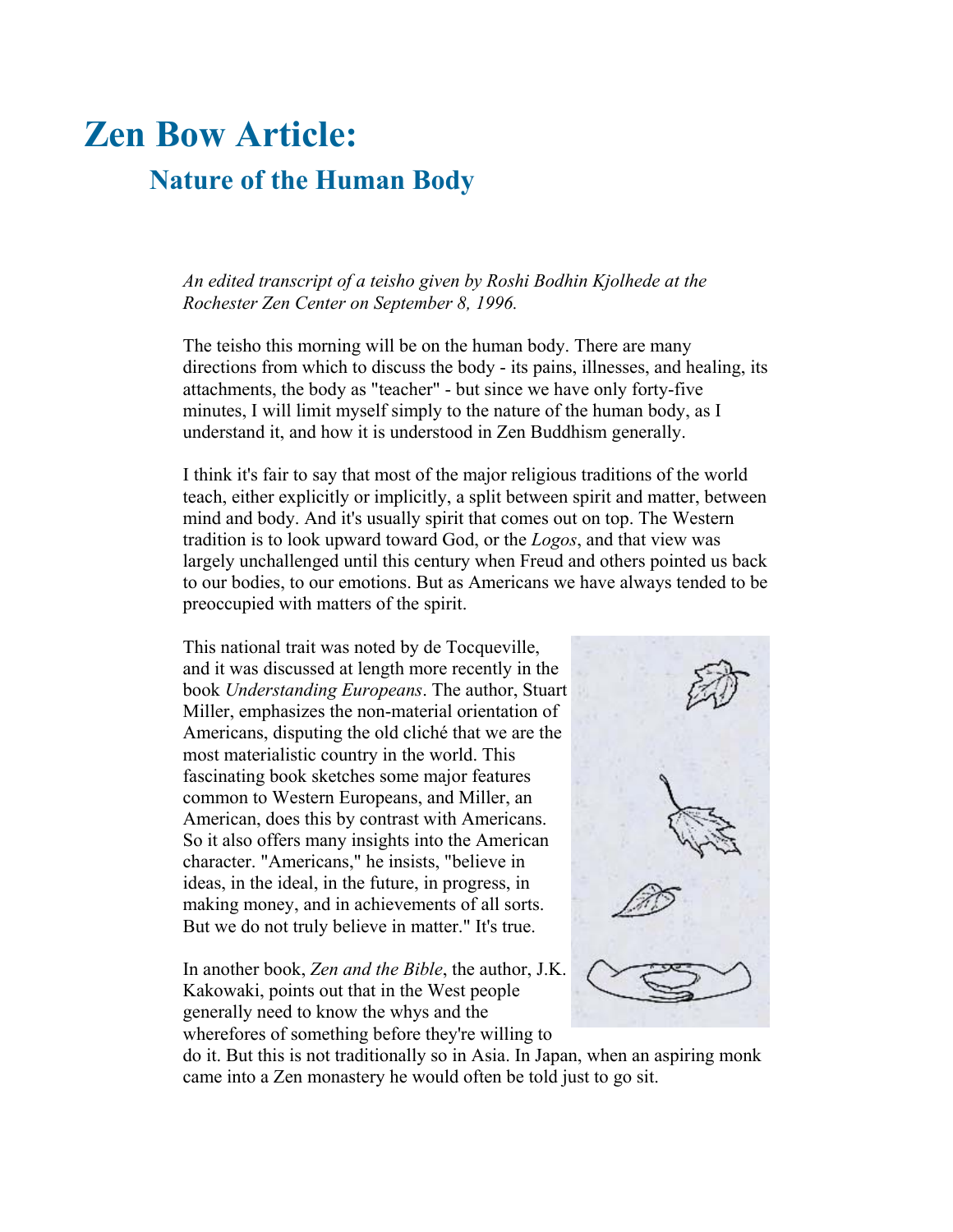He would know, having grown up in a Buddhist culture, that this meant sitting in an erect, stable posture with the legs crossed, and he would have the faith in the tradition to do that without needing to know why. An Asian would also perform the bowing and the rituals in the faith that understanding comes through physically doing them. It is my impression from traveling in Japan that the willingness of the Japanese to put the doing before the cerebral understanding is reflected in their postures, which tend to be more centered in the *hara* - the center of the body. It seems that among Westerners it is more common to put the head *ahead* of the rest of the body; to lead with the brain, the intellect.

One of the most compelling statements in support of the Zen emphasis on just *doing* comes from Heinrich Zimmer, a German Indologist. He said:

"Knowledge is the reward of action. . . . For it is by doing things that one becomes transformed. Executing a symbolical gesture, actually living through, to the very limit, a particular role, one comes to realize the truth inherent in the role. Suffering its consequences, one fathoms and exhausts its contents."

If we take "knowledge" to mean understanding, it would be hard to find a more potent recommendation for koan training, which requires one to present one's understanding before the teacher in the dokusan room. Usually this means to demonstrate physically, with one's body, through action. Or it may call for a verbal demonstration, in which one reveals the essential point of the koan in a non-explanatory, non-didactic way.

I had to learn the hard way, through my own koan training with Roshi, that no understanding is complete until integrated into the body. I remember certain koans I'd been grappling with through a number of dokusans. Then, in the exchange with Roshi in dokusan, I would suddenly get the point and say something expressing my understanding. Roshi undoubtedly saw the light bulb go on over my head, but he would then insist on my following through with a physical demonstration, as simple as it was. The first couple of times I'd get annoyed, because it was so obvious that I'd gotten the point and that he *knew* I'd gotten it. "Okay," I'd gripe, " you want me to get up and do it?" "YES!" After a while it sank in: it is by getting our bodies involved that we forge knowledge into wisdom.

Of course, this doesn't have to be just through koan work. You know this phrase you see everywhere on *Nike* sporting goods and clothing, "Just do it." They really appropriated one of the most profound injunctions in the universe. Tangen-roshi, in Japan, had his own version. His English was very limited, but one thing he would often say as he padded through the zendo in Bukkokuji was "Only . . . doing! Only . . . doing!" In our doing it's not just the body, it's body-mind. The only true understanding is that which we can confirm in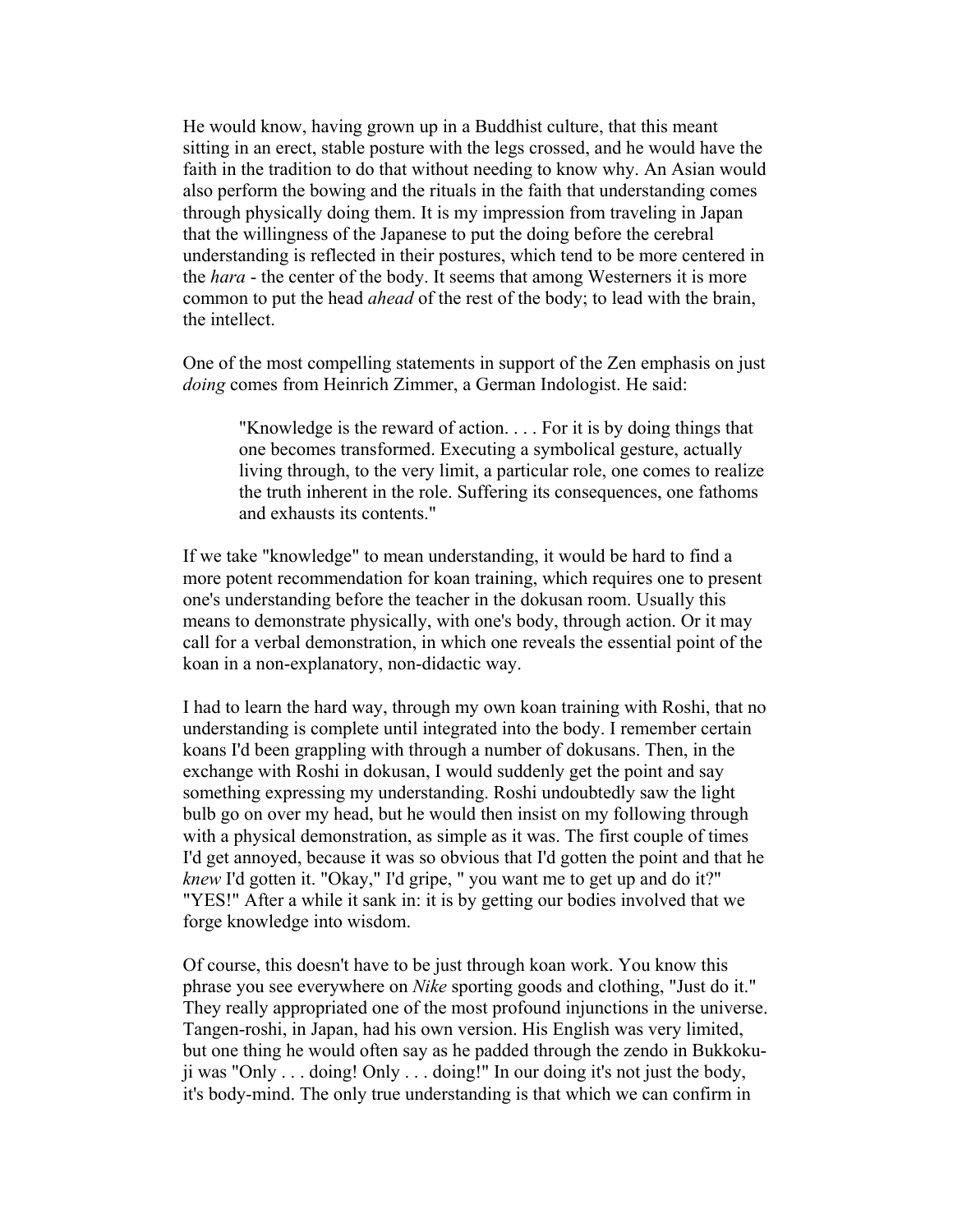the world of form, through the body. Anyone who's had the experience of trying to learn to play a musical piece, or master a golf stroke, knows that it's one thing to get it up in your head, even to be able to explain it, but another to actually do it. Only then have we "got it." This is also the point of koan training, and zazen generally. This is why we place so much emphasis on posture in Zen. We can read about Zen, about the Buddha's teaching; we can agree with it and feel inspired by it; but until we realize it - make it real through the physical practice, we remain on the outside of it. In our sitting zazen, it takes time to find a posture that is comfortable, that feels settled. But once we do, in that posture we are actualizing the truth that Zen points to. When we are sitting properly - with a straight back, relaxed shoulders, everything above the navel relaxed, the abdomen relaxed, and yet the spine straight, stretching up, the limbs pulled in towards the center of the body, in whatever leg posture one can manage - when we are sitting this way, we are embodying the truth of Zen; we are embodying our essential nature.

We also express the truth of our nature through the rituals found in traditional Zen practice. Bowing, for many people when they come to Zen practice, feels artificial, awkward somehow. This discomfort may be the effect of previous religious conditioning, for example an unconscious Christian-instilled bias against worship of "graven images." Probably more often though, it just comes out of self-consciousness. One is thinking, "What am I doing bowing? What is the point of this? Why do I have to do this? Am I doing it right?" When we get beyond all that, when we have *done* it enough and made it our own, then it's a wonderful practice. A simple standing bow, with no thought in the mind, is the most wonderful affirmation of our Self-nature. It's not easy to bow with an empty mind, or to do anything with an empty mind. But when we reach that point of no-mindedness, we grasp the significance and the profundity of bowing, and really of any devotional practice.

"Knowledge is the reward of action." There is a story told by Martin Buber that relates to the transformative power of action. This is what he says:

"A story must be told in such a way that it constitutes help in itself. My grandfather was lame. Once they asked him to tell a story about his teacher. And he related how his teacher used to hop and dance while he prayed. My grandfather rose as he spoke, and he was so swept away by his story that he began to hop and dance to show how the master had done so. From that hour he was cured of his lameness."

It's ironic that Zen practice, as a *practice*, is meaningless apart from the body, because so much of Zen teaching focuses on Mind: Buddha Mind, True Mind, Original Mind. Again and again, the masters remind us, with and without words, that everything is this very Mind. In the *Kannon Gyo* we chant, "This moment arises from Mind/ This moment itself is Mind." This is Mind with a capital M. But the masters also refer to Mind as "The Body of Reality." The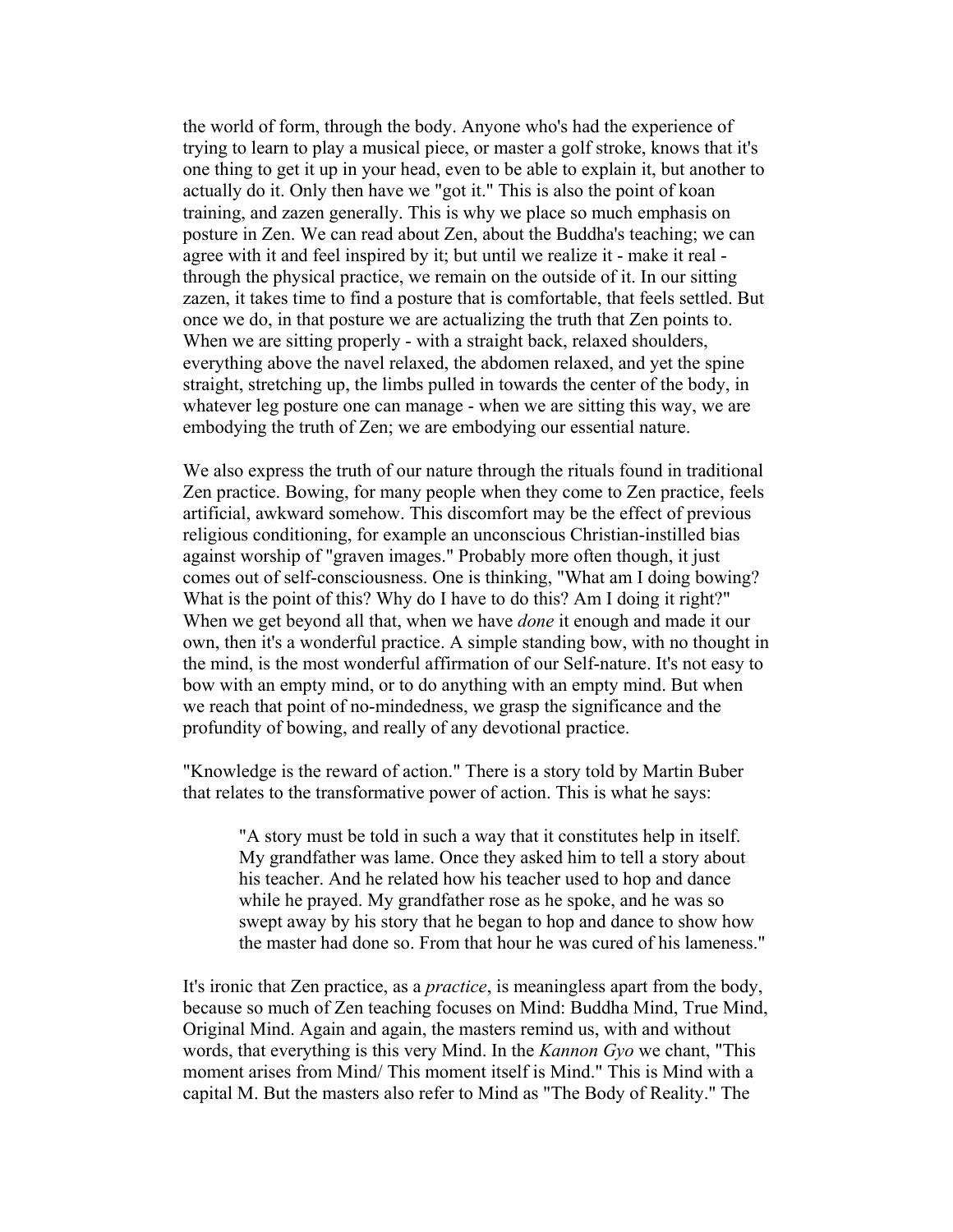Buddha himself was pointing to this Body of Reality in terms of the physical body when he said:

"Verily, I declare unto you that within this very body, mortal though it be and only a fathom high, but conscious and endowed with mind, is the rising of the world, and the waxing thereof, and the waning thereof, and the way that leads to the passing away thereof."

This body, sitting on this mat right now, or on this chair - this is the Body of Reality.

In Buddhism we speak of three "bodies" or *kaya*s: the Dharmakaya, the Nirmanakaya, and the Sambhogakaya. The Dharmakaya literally means the Body of Reality. This is Reality understood as devoid of self-substance empty. Though without thing-ness, this Body pervades all things throughout the cosmos. In Zen Master Mumon's verse to Case 20 of the *Gateless Barrier*, he offers us a full view of Dharmakaya:

Lifting his leg, he kicks up the scented ocean, Lowering his head he looks down on the Four Dyana Heavens. His body is so big there's nowhere to put it.



As Nirmanakaya the Body is revealed in the absolute completeness of each and every single thing. Even as this physical body of ours is fundamentally insubstantial, it is an utterly unique and perfect manifestation of the Whole. A monk by the name of Etcho asked Zen master Hogen, "What is Buddha?" or, "What is ultimate truth?" Hogen replied, "You are Etcho!"

Then we have, as the third of the Three Kayas, the Sambhogakaya, which is reality understood as an infinitely complex web of interdependent relationships among phenomena that are fundamentally empty. We can understand our body in all three of these, singly, or together. We are empty;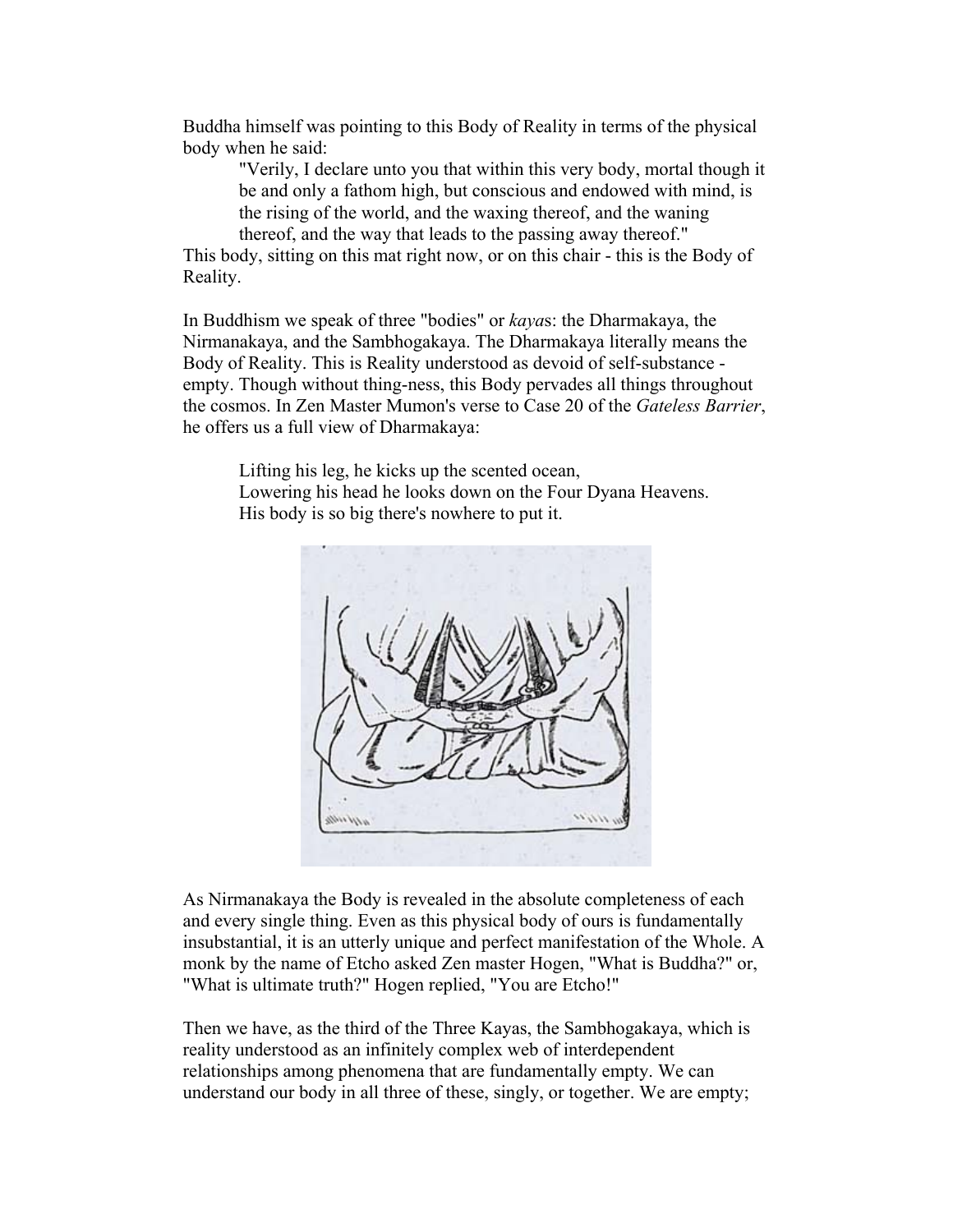we are at the same time a unique and complete expression of the Whole; and we are everything, even as we co-arise dependently. We are all-one - that is, alone - and we are interconnected. Nothing can exist apart from us.

Buddhism understands body and mind as two aspects of one reality; they coarise, dependent upon each other. You can't say that mind comes from body any more than you can say that body comes from mind. The Buddha used the example of two sheaves of reeds leaning against each other; one supports the other, and neither can stand alone.

And how indispensable this body is. In a very real sense we support the heavens in our sitting; we join heaven and earth. The Buddha is often shown in the posture of touching the earth, an expression of our essential grounding in form. We can also see this in the story of the Buddha's life when, on the verge of death from his six years of asceticism, he accepts a bowl of rice gruel, offered to him by the maiden Sujata. This is a reminder that there is no need to deny the body in any absolute sense.

It is true that we can find, in Buddhist texts, an attitude of revulsion toward the body, and there are practices in which you reflect on the impurities of the body. But this is done, I feel, to balance the other far more common extreme, where the human form is cherished and glamorized, and we identify with it, becoming enslaved to its demands. But, ultimately, the body is seen as no less real than the mind - in fact, the opposite might be said, based on the texts. The Buddha, in the *Samyutta Nikaya Sutra*, says:

"The untaught manyfolk, brethren, might well be repelled by this body, child of the four great elements, might cease to fancy it and wish to be free from it, seeing its growth and decay. Yet the manyfolk are not repelled by consciousness; they cling to it thinking, 'This is mine. This I am. This is my spirit.' But the body persists for years - ten, thirty, fifty or a hundred years longer - whereas consciousness changes ceaselessly."

Through our almost incessant use of language, in speech and in thought, we tend to reinforce dualisms such as "matter versus energy," and "body versus mind." But through the direct experience of reality we come to see that this body itself is energy, contrary to the evidence of our senses. Rather than being static, our body is pure process. I'm reminded of the ginkgo tree. From a distance, it may appear motionless - rooted and with limbs unswaying. But a closer look will show it to be all shimmering motion, every single leaf rustling in a dance of evanescence.

This is the world of dynamic form known to the Hopi, who I'm told have no nouns in their language. Instead, things are seen more as the transitory phenomena that they are and rendered in verb form The apparent entity we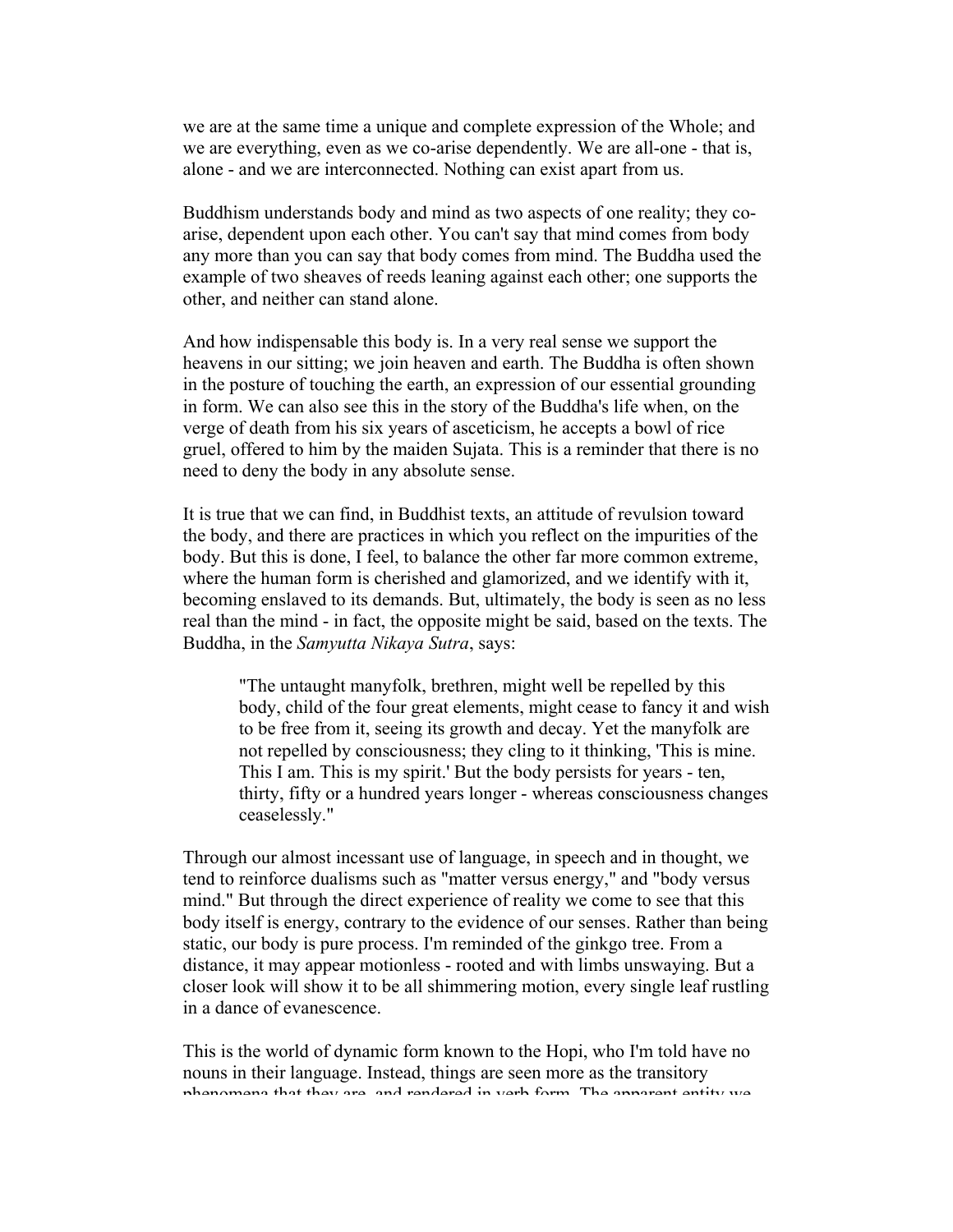call a cactus, for example, is in the Hopi tongue "cactusing," a knife is "knifing." To put a Buddhist coloration to it, then, my body is just Mind "bodying." After cremation it will become Mind "ashing."

Just as the fundamental nature of body is impermanent and thus insubstantial, so can its emptiness be seen in spatial terms, as essentially inseparable from any other thing. Ultimately the boundaries of what we call "body" are not absolute, and from that perspective there is only this one Mind. To change linguistic conventions to reflect this unity, we could refer to my body as "where-I-am-Bodhin," and similarly this table would become "where-I-amtable," and a tree "where-I-am-tree." This change in terminology, as impossibly cumbersome as it is, would remind us of a unified relationship between self and other that is just as valid as the fragmented picture which our language suggests.

Body is the material aspect of mind, mind the immaterial aspect of body. In fact, our body may be seen as the condensation of our past thoughts, or more precisely, our thought-emotional habit tendencies. George Orwell said, "At the age of fifty, every man has the face he deserves." The way we use or misuse our mind can shape our physical appearance over time. But what has formed the face of a baby? Even a newborn is but a product of causes and conditions which precede even the earliest influences of parenting and socialization.

When all is said and done, we come back to the question "What is this body?" We can't simply say that it's "mine." To say that the body is mine implies that we have some kind of mastery over it. We do exercise some control over the body, or so it seems, but certainly there's much that we don't control. What are we controlling when we sleep? The body's processes, with all of their mysteries, hum along in beautiful homeostasis. So, we can't exactly call it "mine," something that I *have*; but neither can we say that it's "not mine." What is this entity that we label "body," which partakes of both control and yet, at the same time, is beyond our control? Whose body is this? When we deeply absorb ourselves in this question, we can't help but feel wonder. We can't help but wonder. And this attitude of wonder is the healthiest kind of attitude that we can bring to our life. This is especially so in states of illness. We are the body. We are more than the body. We are *less* than the body. Or, as it says in the *Lankavatara Sutra*, "Things are not what they appear to be, nor are they otherwise."

So, as long as we have these bodies, we need to respect them; we need to exercise, to walk, to watch our diet; we need to treat our bodies as the wonderful, mysterious entities - or apparent entities - that they are. We owe it to ourselves and to others, because it is only with this human form, in this world of form, that we can carry out our vows to liberate all beings.